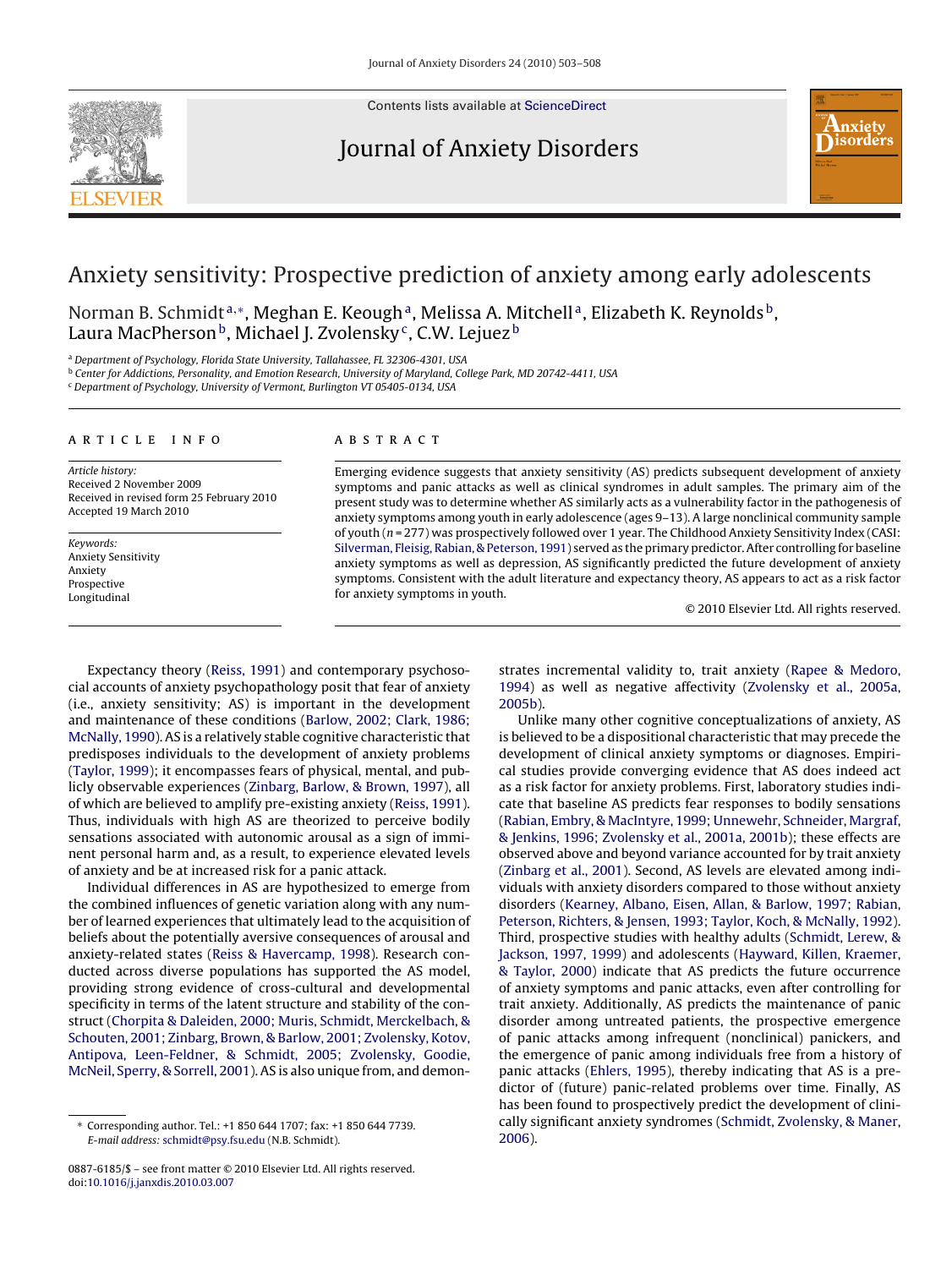Work on AS has expanded dramatically as accumulating evidence supports its relationship to anxiety psychopathology. Although the vast majority of studies on AS have focused on college age or adult samples, AS research among children and adolescents has recently emerged and is consistent with the more extensive adult AS literature. For example, AS has been associated with general anxiety symptoms in both children and adolescents and has shown specificity to anxiety over depression (e.g., [Joiner et al.,](#page--1-0) [2002; Lambert, Cooley, Campbell, Benoit, & Stansbury, 2004\).](#page--1-0) AS is also associated with symptoms of various anxiety disorders in youth. Specifically, cross-sectional research with children and adolescents has indicated that AS is associated with panic symptomatology ([Calamari et al., 2001; Deacon, Valentiner, Gutierrez,](#page--1-0) [& Blacker, 2002\)](#page--1-0) and with panic disorder ([Kearney et al., 1997;](#page--1-0) Lau, Calamari, & Waraczynski, 1996). Further, research with trauma exposed children and adolescents indicates that AS is associated with PTSD symptoms above and beyond trauma exposure ([Hensley](#page--1-0) [& Varela, 2008; Leen-Feldner, Feldner, Reardon, Babson, & Dixon,](#page--1-0) [2008\).](#page--1-0) Biological challenge studies have further validated this construct among nonclinical youth by demonstrating that AS is predictive of fearful reactivity to voluntary hyperventilation paradigm among adolescents [\(Leen-Feldner, Feldner, Bernstein, McCormick,](#page--1-0) [& Zvolensky, 2005\) a](#page--1-0)nd to a stair stepping challenge among children ([Rabian et al., 1999\).](#page--1-0)

Similar to the adult AS literature, the prospective evaluation of AS among community samples of youth is limited. There are two relevant studies with youth well into adolescence. In a 6-month longitudinal investigation among African-American adolescents (M age = 15.6), [Ginsburg and Drake \(2002\)](#page--1-0) reported that AS was associated with elevations in panic symptoms. However, baseline AS levels did not predict subsequent panic symptoms after controlling for baseline panic symptoms. [Hayward et al. \(2000\)](#page--1-0) conducted a 4 year, longitudinal study within a large diverse sample of high school students ( $M$  age = 15.4). Results indicated that elevated AS predicted the future occurrence of 4-symptom panic attacks. AS also predictedmore severe panic attacks and anxious avoidance [\(Wilson](#page--1-0) [& Hayward, 2006\).](#page--1-0) Additionally, [Hayward et al. \(2000\)](#page--1-0) reported that when controlling for relevant factors, AS showed specificity in predicting panic, but not depression. Further exploration of this sample indicated that those with stable high or escalating AS over time were more likely to have experienced a panic attack; however, panic was not a strong predictor of future AS scores ([Weems,](#page--1-0) [Hayward, Killen, & Taylor, 2002\).](#page--1-0)

To date, [Weems, Costa, Watts, Taylor, and Cannon \(2007\)](#page--1-0) have conducted the only longitudinal investigation of AS including early adolescents ( $n = 145$ ;  $M = 11.36$  years). Among this ethnically diverse sample, 52 participants completed a follow-up assessment 1 year later ( $M = 11.15$  years), where baseline AS was predictive of anxiety disorder symptomatology as measured by the Revised Child Anxiety and Depression Scales (RCADS) at the 1-year followup. Although this investigation meaningfully contributes to the prospective AS literature among youth, the follow-up sample was a small subset of the original sample, and due to limited details, it is difficult to determine the extent to which this subset differs systematically from the overall sample. Perhaps most importantly, the analyses did not control for baseline anxiety, which renders the predictive validity of the CASI in this case largely uninterpretable (i.e., it is unclear if AS is a predictor of change in anxiety symptoms).

The extant literature examining the effects of AS on youth is consistent with the adult literature and suggests that AS may act as a premorbid risk factor for the genesis of anxiety problems among children and adolescents. However, this has not been clearly demonstrated due to the limited prospective investigations of AS among youth, particularly among youth in early adolescence. This is particularly notable given the age of onset for many anxiety disorders tends to peak in adolescence or early adulthood ([American](#page--1-0)

[Psychiatric Association, 2000; Kessler et al., 2005\).](#page--1-0) Thus, it is crucial to prospectively investigate AS in this age group to truly evaluate AS as a risk factor in the development of these anxiety disorders.

Together, the current study provides a more definitive evaluation of whether AS acts as a premorbid risk factor for the pathogenesis of anxiety problems by including a large nonclinical sample of youth in early adolescence. The study prospectively followed 277 nonclinical participants ages 9–13 over a 1-year time frame. It was hypothesized that AS would act as a cognitive diathesis, placing individuals at risk for the development of anxiety during the follow-up period, even after controlling for baseline levels of anxiety (see [Lilienfeld, Turner, & Jacob, 1993\).](#page--1-0) More specifically, it was hypothesized that, independent of baseline levels of anxiety, AS would predict the changes in anxiety symptoms during followup. We also predicted that AS would show specificity in terms of being relatively more strongly associated with anxiety versus mood symptoms over time.

#### **1. Method**

#### 1.1. Participants

Data were collected from a community sample of 277 early adolescents and their primary caregiver (80.5% mothers) participating in a larger prospective study of behavioral, environmental, and genetic mechanisms of risk for HIV-related risk behaviors in youth. Of the original 277 subjects, 5 subjects (1%) were deleted due to incomplete data specific to hypotheses in this manuscript. These 5 subjects did not significantly differ from the retained subjects on any demographic variable. The final sample consisted of 272 subjects. At baseline, the average age of this sample was 11.00 years (SD = .82; range, 9–13 years) and  $44.1\%$  ( $n = 120$ ) of the sample was female. In terms of racial/ethnic background,  $49.4\%$  ( $n = 134$ ) of the sample indicated European American,  $35.1\%$  ( $n = 95$ ) indicated African American,  $3.0\%$  ( $n = 8$ ) indicated Hispanic, and  $12.5\%$  ( $n = 35$ ) indicated other. At follow-up, 31 subjects did not return for the study (11%). These 31 dropout subjects did not significantly differ from the retained subjects on any demographic variable or major study variable (follow-up  $n = 244$ ).

Permission to conduct research was obtained from the University of Maryland Institutional Review Board (IRB). Families were recruited through media outreach in the greater Washington, DC metropolitan area, as well as through contact with area schools, libraries, and Boys and Girls Clubs. The study was advertised as an investigation of youth health-related behaviors. Interested families called to set up an appointment and were informed over the phone that we were conducting a study examining youth risktaking behaviors. Families were eligible for participation if the child was in 5th or 6th grade and both primary caregiver and child were fluent in English. Interested families who met inclusion criteria were invited to come to the Center for Addiction, Personality, and Emotion Research (CAPER) located in the University of Maryland campus. Upon arrival at the assessment session, a more detailed description of the study procedures was provided and the primary caregivers and youth signed informed consent/assent.

#### 1.2. Measures

#### 1.2.1. Demographics

The parent/guardian completed a basic demographics form for personal information, as well as information about the child. The form included age, gender, race, status of biological father's presence in the home (yes/no), and annual family income. The total family income variable was positively skewed  $(s=4.81, SE=.15)$ ; thus, a square root transformation was conducted [\(Tabachnick &](#page--1-0) [Fidell, 1996\).](#page--1-0) The resulting skew was less than 2 ( $s = .94$ ,  $SE = .15$ ).